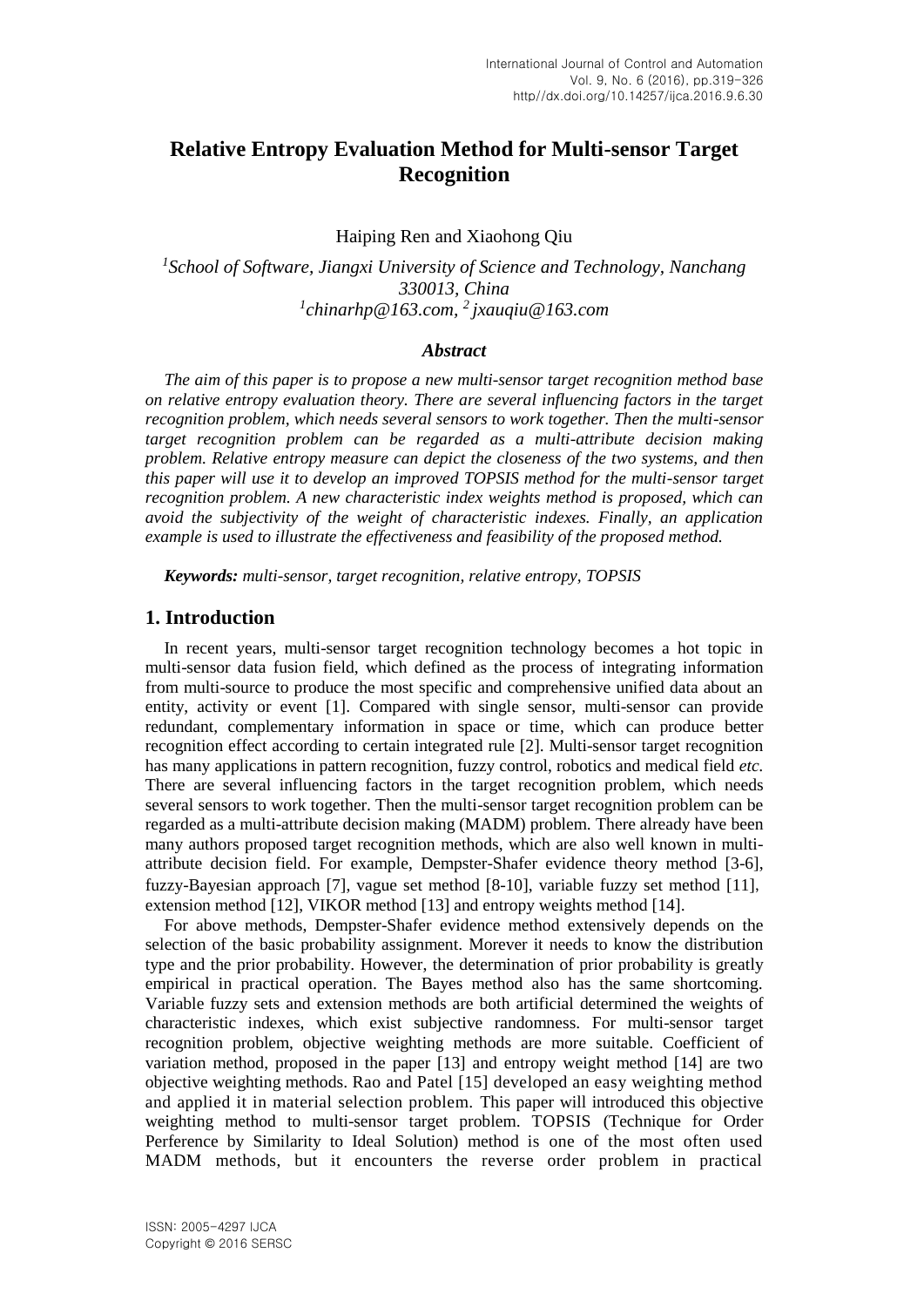applications. Moreover, its evaluation value only reflects the relative proximity of each evaluation object inside but not to the degree of closeness to the ideal optimal solution. Relative entropy measure can depict the closeness of two systems. This paper will use the relative entropy measure to improve TOPSIS method, and then a new multi-sensor target recognition method is put forward.

The rest of this paper is organized as follows. Multi-sensor target recognition model is constructed in Section 2. Section 3 put forwords a new multi-sensor target method, which is an improved TOPSIS method using relative entropy measures. Section 4 gives the application through an example. Finally, Section 5 gives a conclusion.

### **2. Multi-Sensor Target Recognition Model**

Suppose there are several standard parts (target categories) in a target recognition database, and noted as  $\pi = {\pi_1, \pi_2, ..., \pi_m}$ , and each target has a set of *n* characteristic indexes  $o = \{o_1, o_2, ..., o_n\}$ . Set  $x_{ij}$  is the characteristic (attribute) value of category  $\pi$ <sub>i</sub> with respect to the character  $o_j$ . Then system has a characteristic vector matrix

$$
X = (x_{ij})_{m \times n} = \begin{bmatrix} x_{11} & x_{12} & \cdots & x_{1n} \\ x_{21} & x_{22} & \cdots & x_{2n} \\ \vdots & \vdots & \ddots & \vdots \\ x_{m1} & x_{m2} & \cdots & x_{mn} \end{bmatrix}
$$
 (1)

When there is an unknown target (part), we use *n* different sensors to measure it, then we get the observed value  $x_{0j}$  ( $j = 1, 2, ..., n$ ) with respect to the *j*th characteristic index  $o_j$ . In this case, the task of multi-sensor recognition model is to determine which category will be the unknown object belonging to. The following section will give the specific steps of the new multi-sensor target recognition method.

#### **3. Relative Entropy Evaluation for Multi-sensor Target Recognition**

TOPSIS is one of the most often used multi-attribute decision making methods[16-21]. It defines the relative closeness coefficient, which can be both near to the positive ideal solution (PIS) and negative ideal solution (NIS). But the TOPSIS method is a static comprehensive evaluation method. It encounters the reverse order problem in practical applications. Moreover, its evaluation value only reflects the relative proximity of each evaluation object inside but not to the degree of closeness to the ideal optimal solution. The evaluation value is also limited to distinguishing between the ranges of merit ranking. Since TOPSIS method has the wide range of applications, it is necessary to overcome the drawbacks of TOPSIS method [22-23]. In this paper, we will use the relative entropy measure to improve the TOPSIS method, and proposed a new multi-sensor target recognition method. The specific calculation steps are given as follows:

**Step 1**.Transform the original model *X* to a minimum and maximum membership function recognition matrix  $R = (r_{ij})_{m \times n}$ , that is

$$
R = (r_{ij})_{m \times n} = \begin{bmatrix} r_{11} & r_{12} & \cdots & r_{1n} \\ r_{21} & r_{22} & \cdots & r_{2n} \\ \vdots & \vdots & \ddots & \vdots \\ r_{m1} & r_{m2} & \cdots & r_{mn} \end{bmatrix}
$$
 (2)

where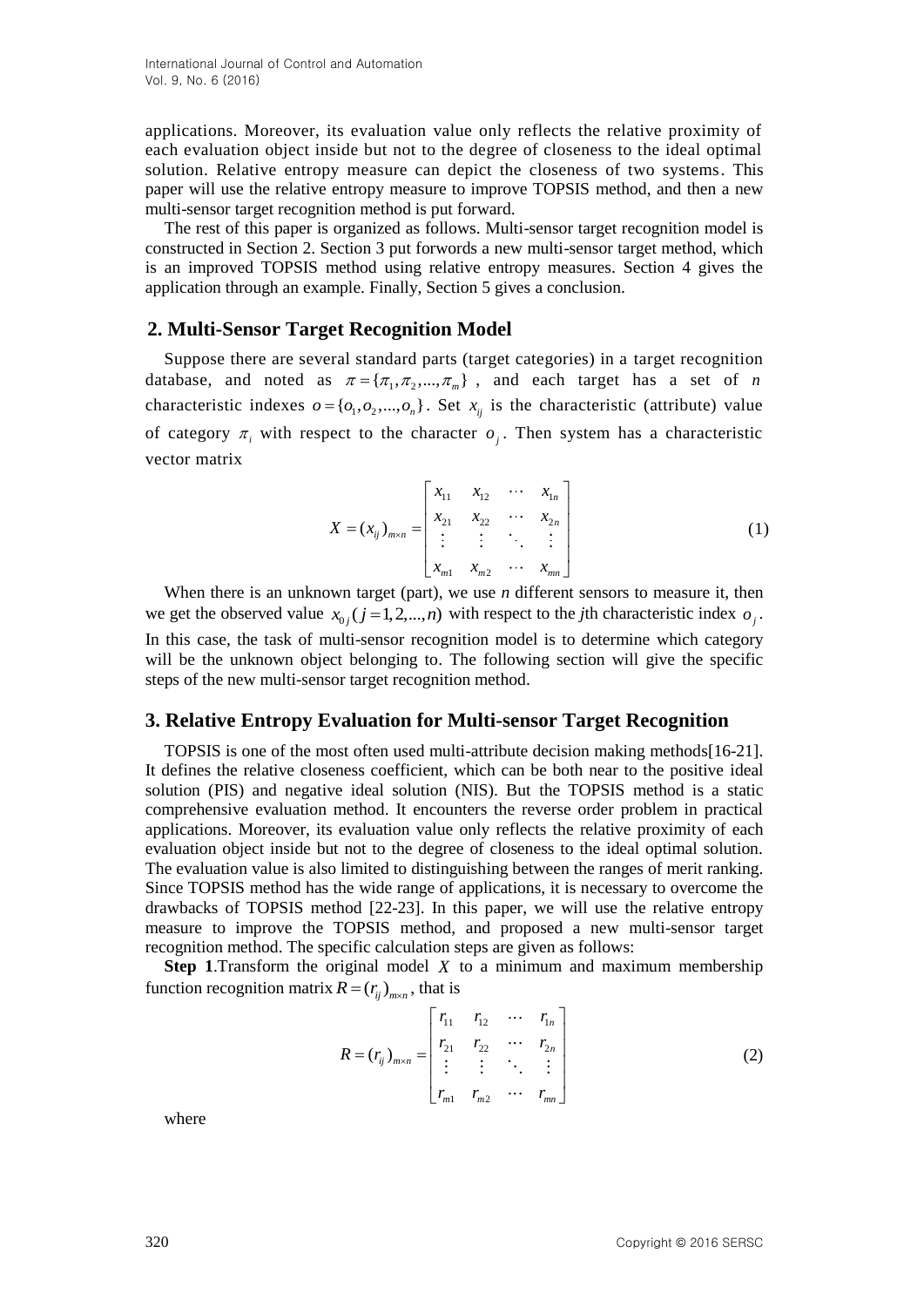$$
r_{ij} = \frac{\min\{x_{0j}, x_{ij}\}}{\max\{x_{0j}, x_{ij}\}}
$$
 (3)

Let  $R_i = (r_{i1}, r_{i2}, \dots, r_{in})$  stand for the *i*th category (part). Eq. (3) shows that  $r_{ij}$  is the relative membership degree between measured value and the characteristic values. Then, the task of target recognition is to find the closest to the ideal target category (i.e. the positive ideal solution).

**Step 2.** Determine the weights of characteristic indexes.

Let  $R_i = (r_{i_1}, r_{i_2}, ..., r_n)$  stand for the attractory (con). Eq. (3) shows that  $r_i$  is the tractor of the attractor (see the content of the content of the content of the content of the content of the content of the content Weighting methods, which try to define the importance of characteristic indexes, are categorized into subjective, objective, and integrated methods. The subjective methods depend on the expert's preference information to determine the weights. Subjective methods are extensively application in MADM problems, but for multi-sensor target recognition problem, there is a need for objective weighting. In this paper, the suggested weighting technique, proposed by Rao and Patel [15], which is an objective method based on standard deviation and given as follows:

$$
w_j = \frac{\sigma_j}{\sum_{j=1}^n \sigma_j} \tag{4}
$$

Where

$$
\sigma_j = \sqrt{\frac{1}{m} \sum_{i=1}^{m} (r_{ij} - \overline{r}_j)^2}, \quad j = 1, 2, ..., n
$$
 (5)

It is obvious that  $w_j$  satisfies  $w_j \ge 0$  and  $\sum_{j=1}^{\infty}$  $\sum_{m=1}^{n} w_m = 1$ *j j w*  $\sum_{i=1} w_i = 1$ .

This weighting technique given by Eq. (6), can also refer the paper [24].

**Step 3.** Calculate the weighted minimum and maximum membership function matrix

$$
G = (g_{ij})_{m \times n} = (w_j \cdot r_{ij})_{m \times n} = \begin{bmatrix} w_1 r_{11} & w_2 r_{12} & \cdots & w_n r_{1n} \\ w_1 r_{21} & w_2 r_{22} & \cdots & w_n r_{2n} \\ \vdots & \vdots & \ddots & \vdots \\ w_1 r_{m1} & w_2 r_{m2} & \cdots & w_n r_{mn} \end{bmatrix}
$$
 (6)

**Step 4.** Define the positive ideal solution (PIS) and negative ideal solution (NIS) as follows.

The PIS is defined as

as  
\n
$$
g^* = (g_1^*, g_2^*, \dots, g_n^*) = (\max_i \{g_{i1}\}, \max_i \{g_{i2}\}, \dots, \max_i \{g_{in}\})
$$
\n(7)

The NIS is defined as

 $g^- = (g_1^-, g_2^-, \dots, g_n^-) = (\min_i \{g_{i1}\}, \min_i \{g_{i2}\}, \dots, \min_i \{g_{in}\})$  (8)

**Step 5.** Improved TOPSIS method using relative entropy measure.

In probability theory and information theory, the relative entropy, aslo named Kullback–Leibler divergenceis, which is defined as follows:

Suppose that  $A$  and  $B$  are two systems, and they are include  $n$  states  $A_i$  and  $B_i$  ( $i = 1, 2, \ldots, n$ ) respectively, then the difference of system A and B can be measured by Kullback–Leibler divergenceis ([25]), and the formula is

$$
C = \sum_{i=1}^{n} \left\{ A_i \log \frac{A_i}{B_i} + (1 - A_i) \log \frac{1 - A_i}{1 - B_i} \right\}
$$
(9)

Here, the smaller of C the smaller difference of system  $A$  and  $B$ , and  $C$  is called relative entropy.

The paper [26] pointed though the relative entropy is not the real distance measure of system  $A$  and  $B$ , but it can improve the TOPSIS method when use it to measure the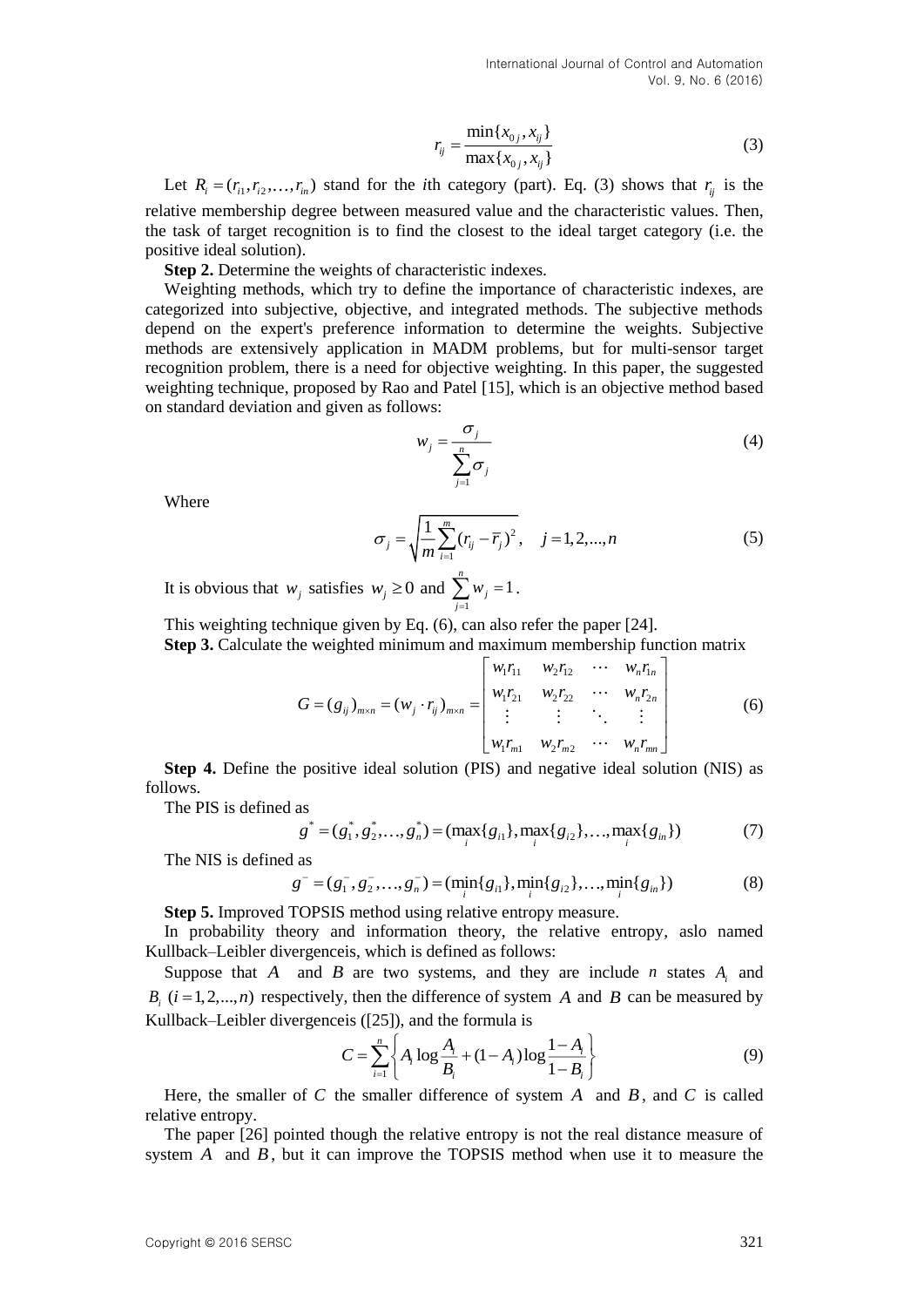International Journal of Control and Automation Vol. 9, No. 6 (2016)

difference of system A and B. Improved TOPSIS method using relative entropy measure is given as follows:

(i) Calculate the relative entropy measure matrix  $SI = (s_{ij}^*)_{m \times n}$  of each characteristic index with PIS, where

$$
s_{ij}^* = g_j^* \log \frac{g_j^*}{g_{ij}} + (1 - g_j^*) \log \frac{1 - g_j^*}{1 - g_{ij}}
$$
(10)

Calculate the relative entropy measure matrix  $S2 = (s_{ij}^-)_{m \times n}$  of each characteristic index with NIS, where

$$
s_{ij}^- = g_j^- \log \frac{g_j^-}{g_{ij}} + (1 - g_j^-) \log \frac{1 - g_j^-}{1 - g_{ij}}
$$
(11)

(ii) Define the relative entropy measure  $S_i^*$  of each category  $\pi_i$  with PIS and the relative entropy measure  $S_i^-$  of each category  $\pi_i$  with NIS as follows:

$$
S_i^* = \sum_{j=1}^n s_{ij}^* \tag{12}
$$

$$
S_i^- = \sum_{j=1}^n s_{ij}^- \tag{13}
$$

(iii) Define the relative closeness coefficient  $C_i$ .

$$
C_i = \frac{S_i^-}{S_i^- + S_i^*}, i = 1, 2, ..., m
$$
\n(14)

The paper [26] have proved that the new relative closeness coefficient  $C_i$  is an improve ranking function of ordinal TOPSIS. The larger of  $C<sub>i</sub>$  is, the closer of category  $\pi$ <sub>i</sub> with PIS is.

**Step 6**. Recognition rule.

From the above analysis, the multi-sensor target recognition rule is given as follows: If

$$
k_0 = \arg\max_{1 \le i \le m} \{C_i\} \tag{15}
$$

Then the unknown object belongs to the target  $\pi_{k_0}$ .

#### **4. Example Study**

To illustrate the effectiveness and feasibility of the new multi-sensor target recognition method, An examples will be given to used the application of the proposed method. This example adopted from the paper [27,11]. In order to realize the automatic recognition and classification for intelligent robots, four independent characteristic indexes are used to demonstrate the work piece (part). The four characteristic indexes are  $\theta_1$  (shape factor),  $\theta_2$  (the section center moment),  $\theta_3$ (surface reflection ability), and  $\theta_4$  (surface roughness) of the (part). The weights of characteristic indexes are uknown.

There are four standard parts used to test in the experiment, and four sensors are used to measure the unknown part. The characteristic index values of four standard parts and measurement value of unknown part are shown in Table 1.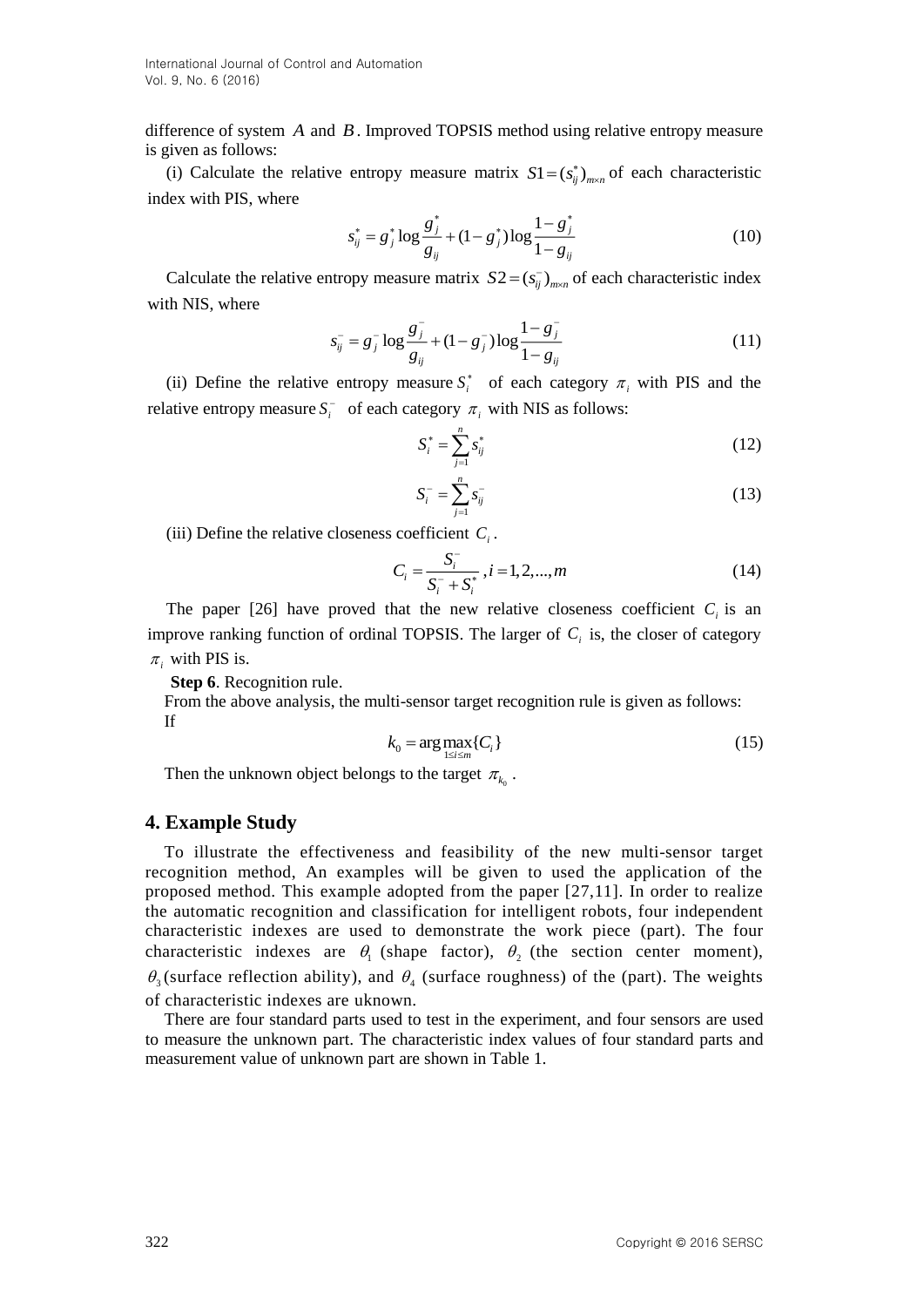| Part         | $\theta_{\rm i}$ | $\theta_{\scriptscriptstyle 2}$ | $\theta_{3}$ | $\theta_{\tiny 4}$ |  |
|--------------|------------------|---------------------------------|--------------|--------------------|--|
| 1            | 1.30             | 1.86                            | 3.07         | 2.75               |  |
| 2            | 2.43             | 3.71                            | 2.28         | 2.34               |  |
| 3            | 2.18             | 1.93                            | 1.37         | 1.52               |  |
| 4            | 1.85             | 2.52                            | 2.97         | 1.93               |  |
| Unknown part | 2.15             | 2.30                            | 2.80         | 2.12               |  |

**Table 1. Characteristic Index Values of Four Standard Parts and Unknown Part**

This example presents the use of the proposed method to recognize the unknown part. **Step 1**. By Eq. (1) and the data reported in Table 1, the minimum and maximum membership function model  $R = (r_{ij})_{m \times n}$  can be obtained as follows:

$$
R = \begin{pmatrix} 0.6047 & 0.8087 & 0.9121 & 0.7709 \\ 0.8848 & 0.6199 & 0.8143 & 0.9060 \\ 0.9862 & 0.8391 & 0.4893 & 0.7170 \\ 0.8605 & 0.9127 & 0.9428 & 0.9107 \end{pmatrix}
$$
(16)

**Step 2.** According to Eq. (4) and Eq. (5), the weights of characteristic indexes can be obtained as follows:

$$
w_1 = 0.2741, w_2 = 0.2106, w_3 = 0.3506, w_4 = 0.1646 \tag{17}
$$

**Step 3.** The weighted minimum and maximum membership function matrix  $G = (g_{ij})_{m \times n}$  is given as follows:

$$
G = (g_{ij})_{m \times n} = \begin{bmatrix} 0.1658 & 0.1703 & 0.3198 & 0.1269 \\ 0.2426 & 0.1306 & 0.2855 & 0.1491 \\ 0.2407 & 0.1767 & 0.1716 & 0.1180 \\ 0.2359 & 0.1922 & 0.3306 & 0.1499 \end{bmatrix}
$$
(18)

**Step 4**. Determine the positive ideal solution and negative ideal solution, and given as follows:

$$
g^* = (g_1^*, g_2^*, g_3^*, g_4^*) = (0.2426, 0.1922, 0.3306, 0.1499)
$$
 (19)

$$
g^- = (g_1^-, g_2^-, g_3^-, g_4^-) = (0.1658, 0.1306, 0.1716, 0.1180)
$$
 (20)

**Step 5**. The relative entropy matrix of each characteristic index with PIS and the relative entropy matrix  $S_i^-$  of each characteristic index with NIS as follows:

$$
S_{1} = (s_{ij}^{*})_{m \times n} = \begin{bmatrix} 0.0345 & 0.0016 & 0.0003 & 0.0023 \\ 0.0021 & 0.0149 & 0.0048 & 0.0000 \\ 0.0000 & 0.0008 & 0.0071 & 0.0045 \\ 0.0032 & 0.0000 & 0.0000 & 0.0000 \end{bmatrix}
$$
(21)  
\n
$$
S_{2} = (s_{ij}^{-})_{m \times n} = \begin{bmatrix} 0.0000 & 0.0060 & 0.0565 & 0.0004 \\ 0.0175 & 0.0000 & 0.0352 & 0.0041 \\ 0.0307 & 0.0079 & 0.0000 & 0.0000 \\ 0.0148 & 0.0135 & 0.0640 & 0.0043 \end{bmatrix}
$$
(22)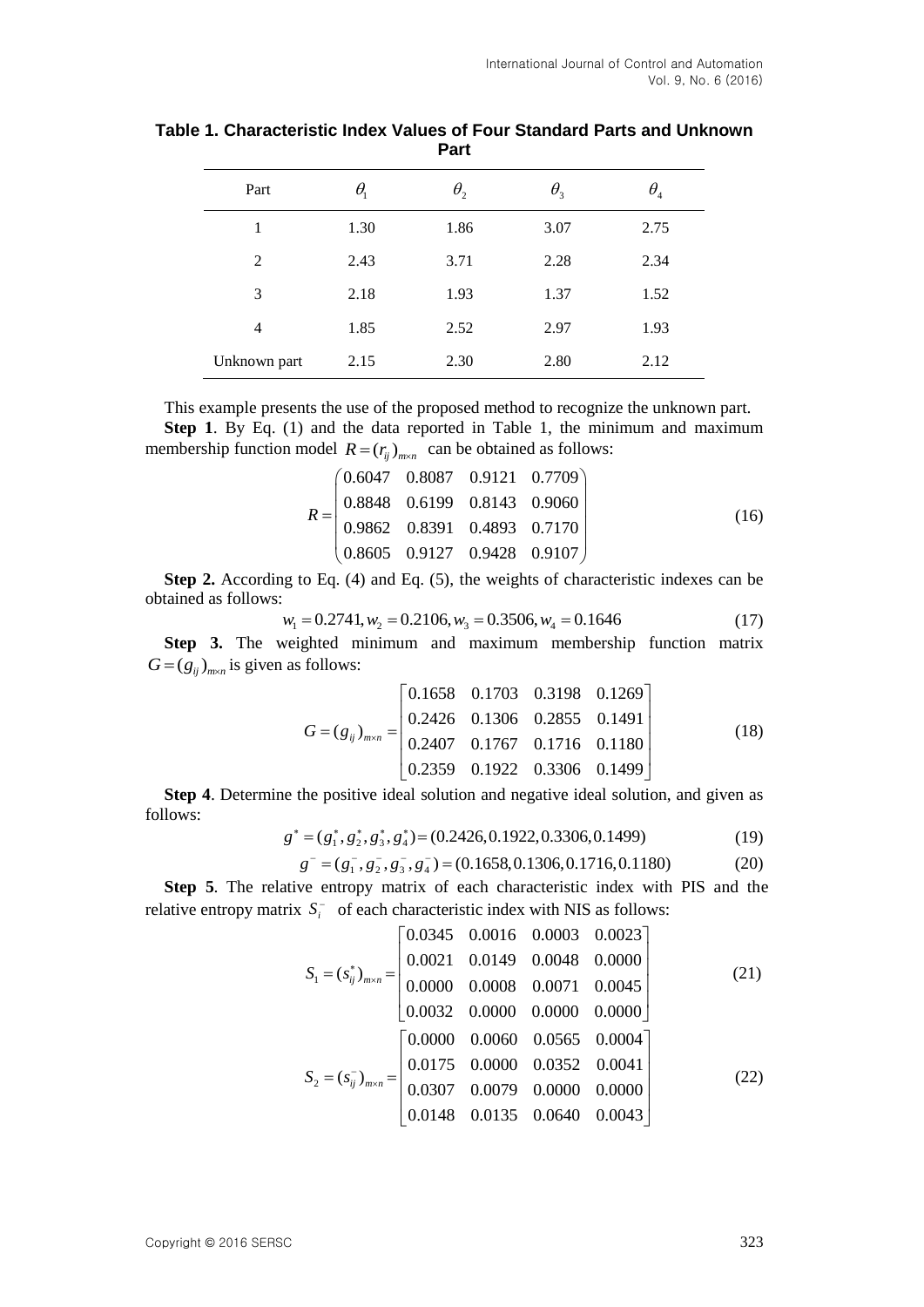**Step 6.** The relative entropy measure  $S_i^*$  of each category  $\pi_i$  with PIS and the relative entropy measure  $S_i^-$  of each category  $\pi_i$  with NIS are botained as follows:

$$
S_1^* = 0.0387, S_2^* = 0.0218, S_3^* = 0.0795, S_4^* = 0.0032
$$
\n(23)

$$
S_1^- = 0.0628, S_2^- = 0.0567, S_3^- = 0.0386, S_4^- = 0.0965 \tag{24}
$$

**Step 7.** The closeness coefficienf of each category is calculated as follows:

$$
C_1 = 0.6190, C_2 = 0.7222, C_3 = 0.3267, C_4 = 0.9680
$$
 (25)

**Step8**. Due to the maximum  $C_4 = 0.9680$ , so according to the recognition rule Eq. (15), the unknown part belongs to the fourth kind of work piece. The recognition results are consistent with [11].

In the following discussion, we will make a comparision analysis among our method with other methods, which are the entropy weights method [14], variable fuzzy sets method [11], and double base points method [28]. We take all evaluation value of target value as the support degree. Then despite their recognition results are all the fourth part, but four methods for all kinds of target recognition degree are different. Table 2 shows the four methods the support degree and deviation of each support degree form the maximum support degree (The fourth part's support degree).

| Part                | 1      | 2      | 3      | 4      |
|---------------------|--------|--------|--------|--------|
| Entropy weights     | 0.7851 | 0.6973 | 0.2322 | 0.9192 |
| method[14]          | 0.1611 | 0.2219 | 0.6870 |        |
| Variable fuzzy sets | 0.366  | 0.581  | 0.556  | 0.790  |
| method[11]          | 0.424  | 0.209  | 0.234  |        |
| Double base points  | 0.4600 | 0.4726 | 0.4662 | 0.7857 |
| method[28]          | 0.3257 | 0.3131 | 0.3195 |        |
|                     | 0.6190 | 0.7222 | 0.3267 | 0.9680 |
| The proposed method | 0.3490 | 0.2458 | 0.6413 |        |

**Table 2. Comparison Results of Four Methods**

From Table 2, we can see that the proposed method gives the support degree 0.9680 of category 4 which is the largest value of the four methods. If we use of the forth part's support degree minus other parts' support degree, then the total gap of support degree with respect to four methods are respectively: 1.0700, 0.8670, 0.9583 and 1.2361, so the proposed method get support degree always the biggest gap. Obviously, the greater the gap is, the higher level of target recognition results is, and then the higher the credibility is.

## **5. Conclusions**

For the multi-sensor target recognition problem, there are several influencing factors in the target recognition problem, which needs several sensors to work together. Then the multi-sensor target recognition problem can be regarded as a MADM problem. TOPSIS is one of the most often used MADM methods, but it encounters the reverse order problem in practical applications. Moreover, its evaluation value only reflects the relative proximity of each evaluation object inside but not to the degree of closeness to the ideal optimal solution. Relative entropy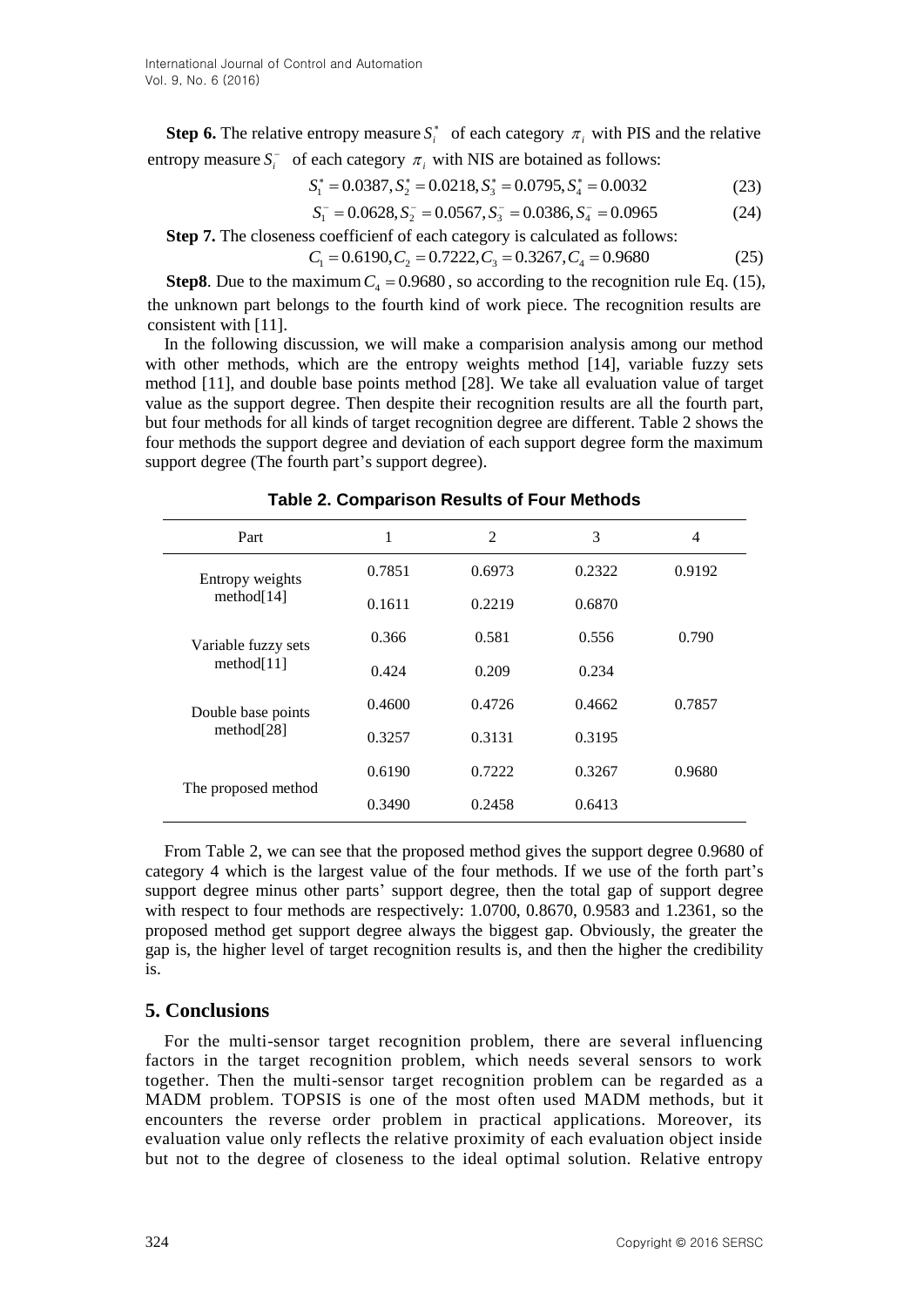measure can depict the closeness of two systems. Thus we use the relative entropy measure to improve the TOPSIS method, and proposed a new multi-sensor target recognition method. A new characteristic index weights method is also be proposed, which can avoid the subjectivity of the weight of characteristic indexes. Finally, an application example is used to analyze the effectiveness and feasibility of the proposed method. Through comparing with other methods, our method is effective and works well in multi-sensor target recognition problem. The new algorithm is simple and easy to use Matlab to solve it. The method can be treated as a multiattribute decision making method, which can also be applied to many practical problems, such as investment project selection, robot selection and material selection.

#### **Acknowledgments**

This work is partially supported by National Natural Science Foundation of China (No. 11461029), Natural Science Foundation of Jiangxi Province of China (No. 20132BAB211015), Foundation of Jiangxi Province Educational Committee (No. GJJ14449), Natural Science Foundation of Jxust (No. NSFJ2014-G38) and Jiangxi Higher Technology Landing Project (No.KJLD12071).

## **References**

- [1] G. Girija, J. R. Raol, A. R. Raj and S. Kashyap, "Tracking filter and multi-sensor data fusion", Sādhanā, vol. 25, no. 2, **(2000)**, pp. 159-168.
- [2] T. Geng, G. S. Lu and A. Zhang, "Intuitionistic fuzzy evidence combination algorithm for multi-sensor target recognition", Control and Decision, vol. 27, no. 11, **(2012)**, pp.1725-1728.
- [3] Y. Deng, X. Y. Su, D. Wang and Q. Li, "Target recognition based on fuzzy dempster data fusion method", Defence Science Journal, vol. 60, no. 5, **(2010)**, pp. 525-530.
- [4] X. Yu, C. Z. Han, Q. Pan and M. Z. Xie, "Method based on evidence theory for multi-source target recognition", Systems Engineering and Electronics, vol. 29, no. 5, **(2007)**, pp. 788-790.
- [5] K. J. Cao, Z. G. Zhao and H. Jiang, "Target identification based on D-S theory and rule of conditioning", Systems Engineering and Electronics, vol. 28, no. 8, **(2006)**, pp. 1169-1172.
- [6] Y. Yang, Z. R. Jing, T. Gao and H. L. Wang, "Multi-sources information fusion algorithm in airborne detection system", Journal of Systems Engineering and Electronics, vol. 18, no. 1, **(2007)**, pp. 171-176.
- [7] Y. Deng and W. K. Shi, "A fuzzy-Bayesian approach to target recognition based on multisensor fusion", Journal of Computer and Systems Sciences International, vol. 45, no. 1, **(2006)**, pp.114-119.
- [8] J. Wang and X. Li, "Fuzzy data fusion based on vague set", Journal of Huazhong University of Science and Technology, vol.32, no. 8, **(2004)**, pp. 54-56.
- [9] Y. Wang, Y. Lei, Method for multi-sensor information fusion based on vague sets, Computer Technology and Development, vol.17, no. 4, **(2007)**, pp. 232-235.
- [10] S. P. Wan, "Applying interval-value vague set for multi-sensor target recognition", International Journal of Innovative Computing, Information and Control, vol. 7, no. 2, **(2011)**, pp. 955-963.
- [11] S. Y. Chen and J. M. Hu, "Variable fuzzy method and its application in parts recognition", Systems Engineering and Electronics, vol. 28, no. 9, **(2006)**, pp. 1325-1328
- [12] L. C. Che, X. J. Zhou, Z. N. Xu and Y. D. Cheng, "Application of extension method in multisensor data fusion for parts recognition", System Engineering Theory and Practics, vol. 20, no. 8, **(2000)**, pp. 91-94.
- [13] H. P. Ren and L. W. Yang, "Multi-sensor Target Recognition Based on VIKOR", Sensors and Transducers, vol. 156, no. 9, **(2003)**, pp.130-135.
- [14] S. P.Wan, "Multi-sensor target target recognition based on entropy weight", Systems Engineering and Electronics, vol. 31, no. 3, **(2009)**, pp. 500-502.
- [15] R. V. Rao and B. K. Patel, "A subjective and objective integrated multiple attribute decision making method for material selection", Materials & Design, vol. 31, no. 10, **(2010)**, pp. 4738-4747.
- [16] C. L.Hwang and K. P.Yoon, "Multiple attribute decision making: Methods and applications", New York, Springer-Verlag, **(1981)**.
- [17] J. Jiang, Y. W. Chen and K. W. Yang, "TOPSIS with fuzzy belief structure for group belief multiple criteria decision making", Expert Systems with Applications, vol. 38, no. 8, **(2011)**, pp. 9400-9406.
- [18] R. A. Krohling and V. C. Campanharo, "Fuzzy TOPSIS for group decision making: A case study for accidents with oil spill in the sea", Expert Systems with Applications, vol. 38, no. 4, **(2011)**, pp. 4190- 4197.
- [19] Z. Yue, "A method for group decision-making based on determining weights of decision makers using TOPSIS", Applied Mathematical Modeling, vol. 35, no. 4, **(2011)**, pp. 1926-1936.